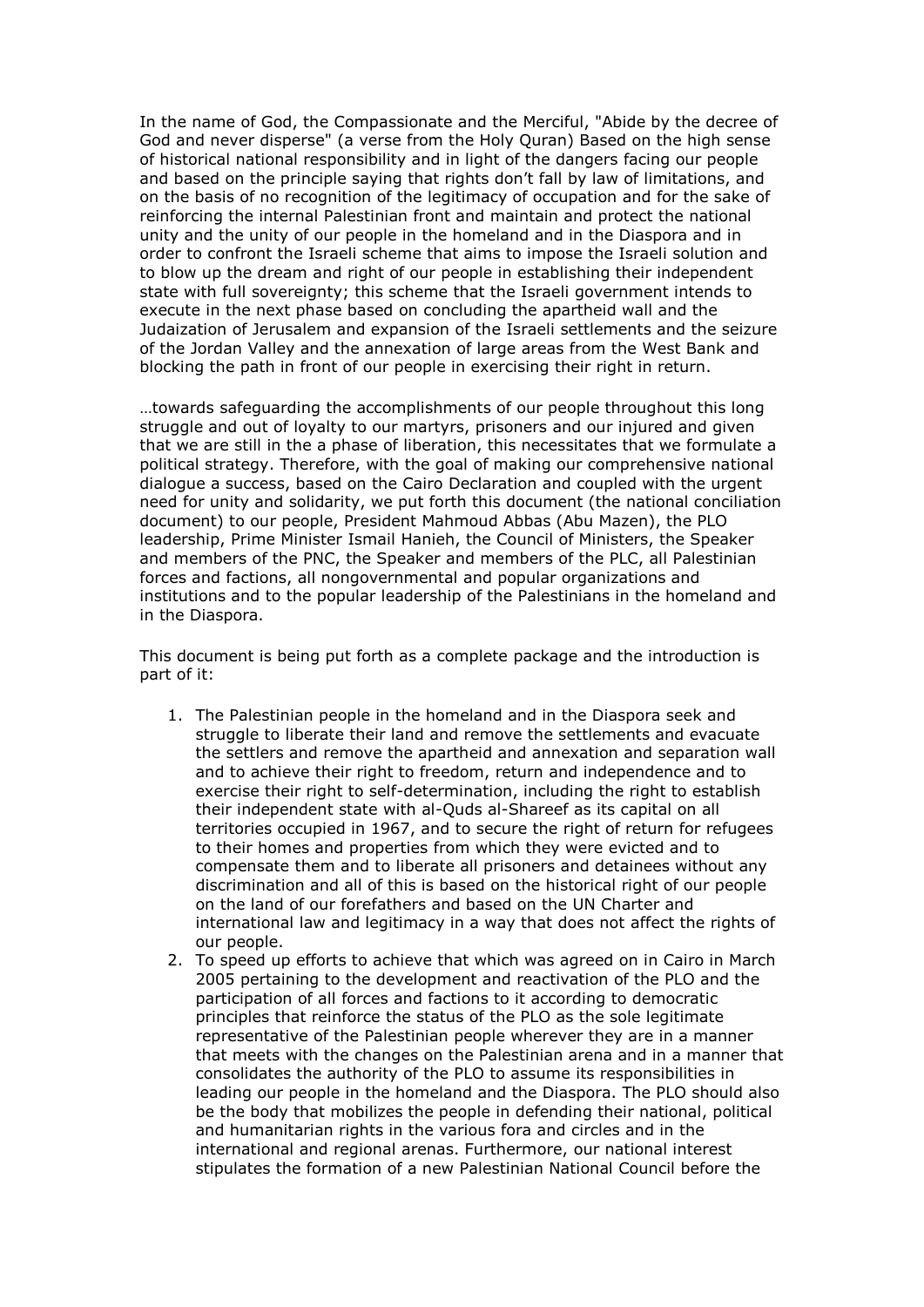end of 2006 in a manner that secures the representation of all Palestinian national and Islamic forces, factions and parties and all sectors of our people through elections, where possible, according to proportional representation, and through agreement where it is not possible to hold elections according to mechanisms set up by the Higher Committee resulting from the Cairo Dialogue. The PLO therefore, will remain a broad front and framework and a comprehensive national coalition and the higher political reference for all the Palestinians in the homeland and in the Diaspora.

- 3. The right of the Palestinian people to resist and to uphold the option of resistance of occupation by various means and focusing resistance in territories occupied in 1967 in tandem with political action, negotiations and diplomacy whereby there is broad participation from all sectors in the popular resistance.
- 4. To formulate a Palestinian plan aimed at comprehensive political action; to unify Palestinian political discourse on the basis of the Palestinian national goals as mentioned in this document and according to Arab legitimacy and international legitimacy resolutions that grant justice to the Palestinian people maintaining their rights and constants to be implemented by the PLO leadership and its institutions, and the PNA represented in president and government, the national and Islamic factions, the civil society organizations and public figures. This is aimed at mobilizing Arab, Islamic and international political, financial, economic and humanitarian support and solidarity with our people and the PNA and to gain support for the right of our people to self-determination, freedom, return and independence; furthermore, it is aimed at confronting Israel's plan to impose any unilateral solution on our people and to confront the oppressive siege.
- 5. To protect and support the PNA since it is the nucleus of the future state and was born of the struggle and sacrifices of the Palestinian people; to stress that higher national interests call for respecting the "Basic Law" of the PNA and the effective laws and for respecting the responsibilities and authorities of the president elected according to the will of the Palestinian people through free, honest and democratic elections. It also calls for respecting the responsibilities and authorities of the government granted by a vote of confidence from the PLC which came through free and honest and democratic elections and stress on the importance and need for creative cooperation between the presidency and the government; there should be joint action and regular meetings between them to achieve and reinforce cooperation and integration according to the provisions of the Basic Law and the higher national interests and for the need for comprehensive reforms in PNA institutions, especially the judiciary whereby the judiciary authority should be respected at all levels, its rulings implemented reinforce the rule of the law.
- 6. To work on forming a national unity government that secures the participation of parliamentary blocs and political forces interested in participating on the basis of this document and the joint program to upgrade the Palestinian situation at the local, Arab, regional and international levels. Their goal is also to implement the reform program and develop the national economy and encourage investment and fight poverty and unemployment and provide best possible care for the sectors that carried the burden of steadfastness, resistance and the Intifada and who were the victims of the Israeli aggression. In particular, this refers to the families of martyrs, prisoners and injured and the owners of demolished homes and properties, destroyed by the occupation, and the unemployed and graduates.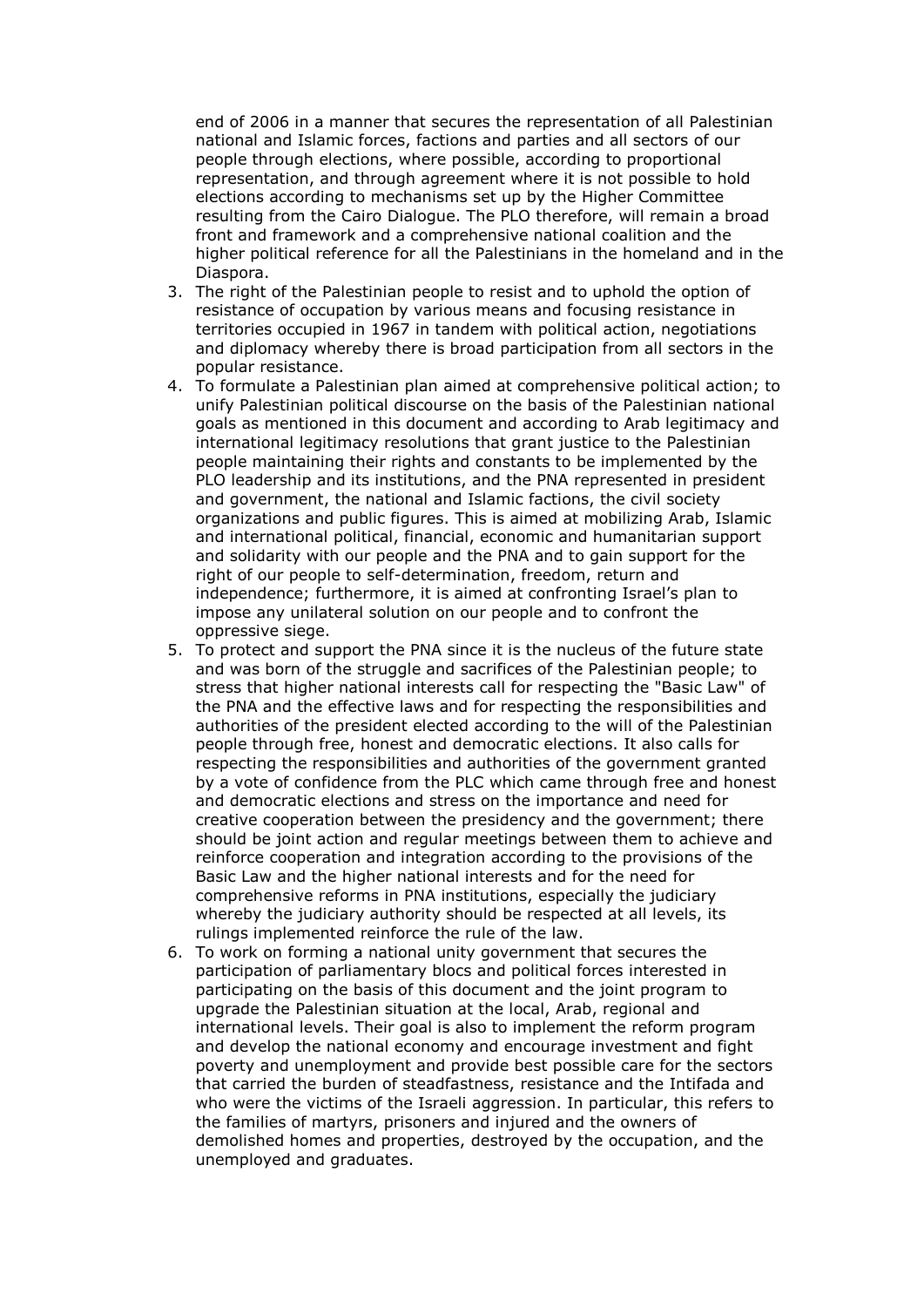- 7. Administration of the negotiations falls within the jurisdiction of the PLO and the President of the PNA, which will be on the basis of adhering to Palestinian national goals as mentioned in this document on condition that any agreement must be presented to the new PNC for ratification or a general referendum to be held in the homeland and the Diaspora through organizing the referendum.
- 8. Liberation of the prisoners and detainees is a sacred national duty that must be assumed by all Palestinian national and Islamic forces and factions, the PLO and the PNA represented in President and government, the PLC and all resistance forces.
- 9. Stressing on the need to double our efforts to support and care for the refugees and defend their rights and work on holding a popular conference representing the refugees that would create commissions to carry out duties towards the refugees and to stress on the right of return; the international community should also be pressured to implement Resolution 194 which stipulates the right of refugees to return and to be compensated.
- 10. To work on forming a unified resistance front called the "Palestinian Resistance Front" to lead and engage in resistance against the occupation and to unify and coordinate resistance action and work on defining a unified political reference for the front.
- 11. To cling to the principles of democracy and to hold regular, general, free and honest democratic elections according to the law for the presidency, the PLC and the local and municipal councils and trade unions and federations and to respect the principle of a peaceful and smooth transfer of authority and to stress on the principle of separation of authorities; the Palestinian democratic experience should be protected and any democratic choice and its results respected; furthermore, there should be respect for the rule of the law, public and fundamental freedoms, freedom of the press and equality among the citizens in rights and duties without discrimination; the achievements of women should be respected and further developed and promoted.
- 12. To reject and denounce the oppressive siege on the Palestinian people being led by the US and Israel and to call on the Arabs at the popular and official levels to support the Palestinian people, the PLO and the PNA and to call on the Arab governments to implement the political, financial, economic, and media decisions of the Arab summits that support the Palestinian people and their national cause; to stress that the PNA is committed to the Arab consensus and to joint Arab action that supports our just cause and the higher Arab interests.
- 13. To call on the Palestinian people to strive for unity and solidarity, to unify their ranks and to support the PLO and PNA represented in president and government; to endorse the people's steadfastness and resistance in the face of Israeli aggression and siege and to reject any interference in internal Palestinian affairs.
- 14. To denounce all forms of division that could lead to internal strife; to condemn the use of weapons in settling internal disputes and to ban the use of weapons among the people; to stress on the sanctity of Palestinian blood and to adhere to dialogue as the sole means of resolving disagreements. There should be freedom of expression through the media, which also applies to any party in opposition to the authority and its decisions in accordance with the law; adherence to the right to peaceful protest and to organize marches, demonstrations and sit-ins on condition that they be peaceful and unarmed and do not attack the property of citizens or public property.
- 15. The national interest necessitates the need to find the best means of allowing our people and their political forces in the Gaza Strip to